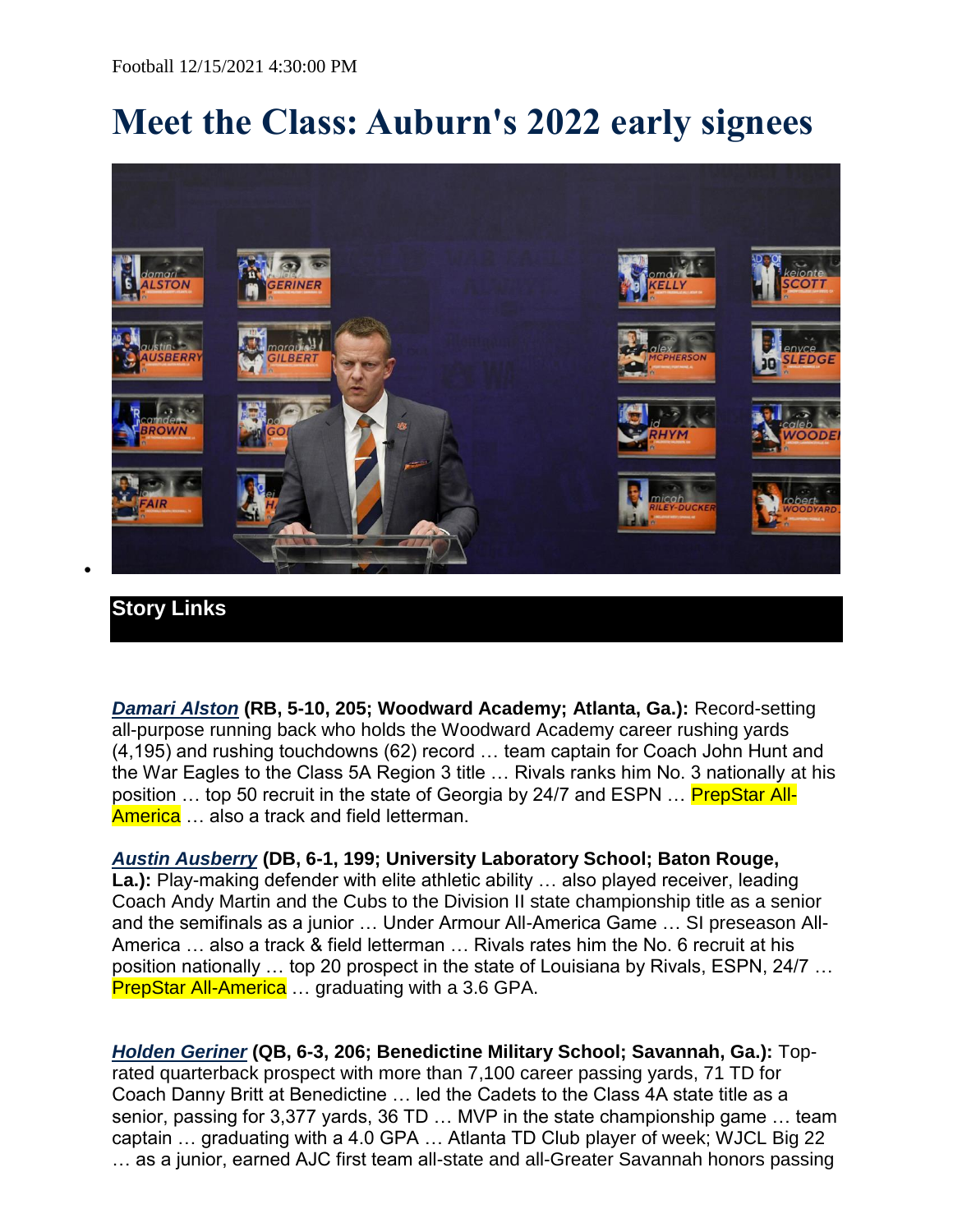for 2,770 yards, 25 TD … ESPN lists him No. 9 at his position nationally … among top 25 overall prospects in state of Georgia by 24/7, ESPN ... **PrepStar All-America**.

*[Marquise Gilbert](https://auburntigers.com/roster.aspx?rp_id=17887)* **(S, 6-2, 180; Hutchinson CC; Flagler Palm Coast HS; Daytona Beach, Fla.):** Ranked as the No. 1 junior college safety prospect in the country… recorded more than 50 tackles, 2 INT in two seasons for Coach Drew Dallas and the Salt City Bowl champion Blue Dragons … 2021 spring all-KJCCC honorable mention … played in three games at Bethune-Cookman in 2019 … all-area and second team allstate safety for Coach Travis Roland at Flagler Palm Coast High ... **PrepStar JUCO All-**America.

*[Powell Gordon](https://auburntigers.com/roster.aspx?rp_id=17884)* **(LB, 6-3, 210; Auburn HS; Auburn, Ala.):** Productive linebacker and two-time captain who helped the Auburn High Tigers and Coach Keith Etheredge advance to the Class 7-A regional finals with a 10-3 record as a senior … Tigers were state finalists his junior season with an 11-2 mark … 2020 ASWA first team all-state … Alabama-Mississippi All-Star Game … Rivals rates him the No. 25 prospect nationally at his position ... among the top 30 recruits from the state of Alabama by 24/7, ESPN, Rivals, PrepStar.

*[EJ Harris](https://auburntigers.com/roster.aspx?rp_id=17878)* **(OL, 6-5, 303; Auburn HS; Auburn, Ala.):** Dominant lineman on both sides of the football with size, strength and balance … helped the Auburn High Tigers and Coach Keith Etheredge advance to the Class 7-A regional finals with a 10-3 record … O-A News all-area performer as a junior at Beauregard (Ala.) High, where he was also a basketball and track & field letterman … Alabama-Mississippi All-Star Game … ESPN, 24/7 and Rivals rank him among the top 20 overall prospects in the state of Alabama … PrepStar All-America.

*[Omari Kelly](https://auburntigers.com/roster.aspx?rp_id=17876)* **(WR, 6-1, 175; Hewitt-Trussville (Ala.) HS; Jesup, Ga.):** Elite wide receiver with a great catch radius … second team Class 7A all-state as a junior for Coach Josh Floyd at Hewitt-Trussville High … Alabama-Mississippi All-Star Game … AL.com A-List … also a sprinter in track & field … previously lived in Jesup, Ga. … Rivals ranks him No. 13 among prospects from the state of Alabama … top 25 nationally at his position by ESPN and 24/7 ... **PrepStar All-America**.

*[Jeffrey M'ba](https://auburntigers.com/roster.aspx?rp_id=17890)* **(DL, 6-6, 305; Independence CC; Fougere, France; Libreville, Gabon):** The No. 1-ranked junior college player in the country … long, athletic, tough, relentless and physical defensive lineman who can play every position on the defensive front … has the tools to become one of the best defensive linemen in the country … He recorded 50 tackles, 15 TFL in two seasons at Independence Community College … played for the Indy Pirates under Coach Jason Martin, advancing to the KJCCC semifinals … began playing football three years ago in France for the Pionniers de Touraine … originally from Libreville, Gabon.

*[Alex McPherson](https://auburntigers.com/roster.aspx?rp_id=17879)* **(K, 5-10, 156; Fort Payne HS; Fort Payne, Ala.):** The top-ranked kicker in the country playing for Coach Chris Elmore at Fort Payne High … holds the state record 61-yard field goal vs. North Jackson … teammates voted him a team captain … won Kohl's kicking national field goal competition and underclassman challenge … Alabama-Mississippi All-Star Game record 58-yard field goal … Under Armour All-America Game … also ranked among top 10 punting prospects nationally … brother Evan kicks for Cincinnati Bengals ... also a soccer letterman ... No. 1-rated kicker by Rivals, PrepStar and 24/7.